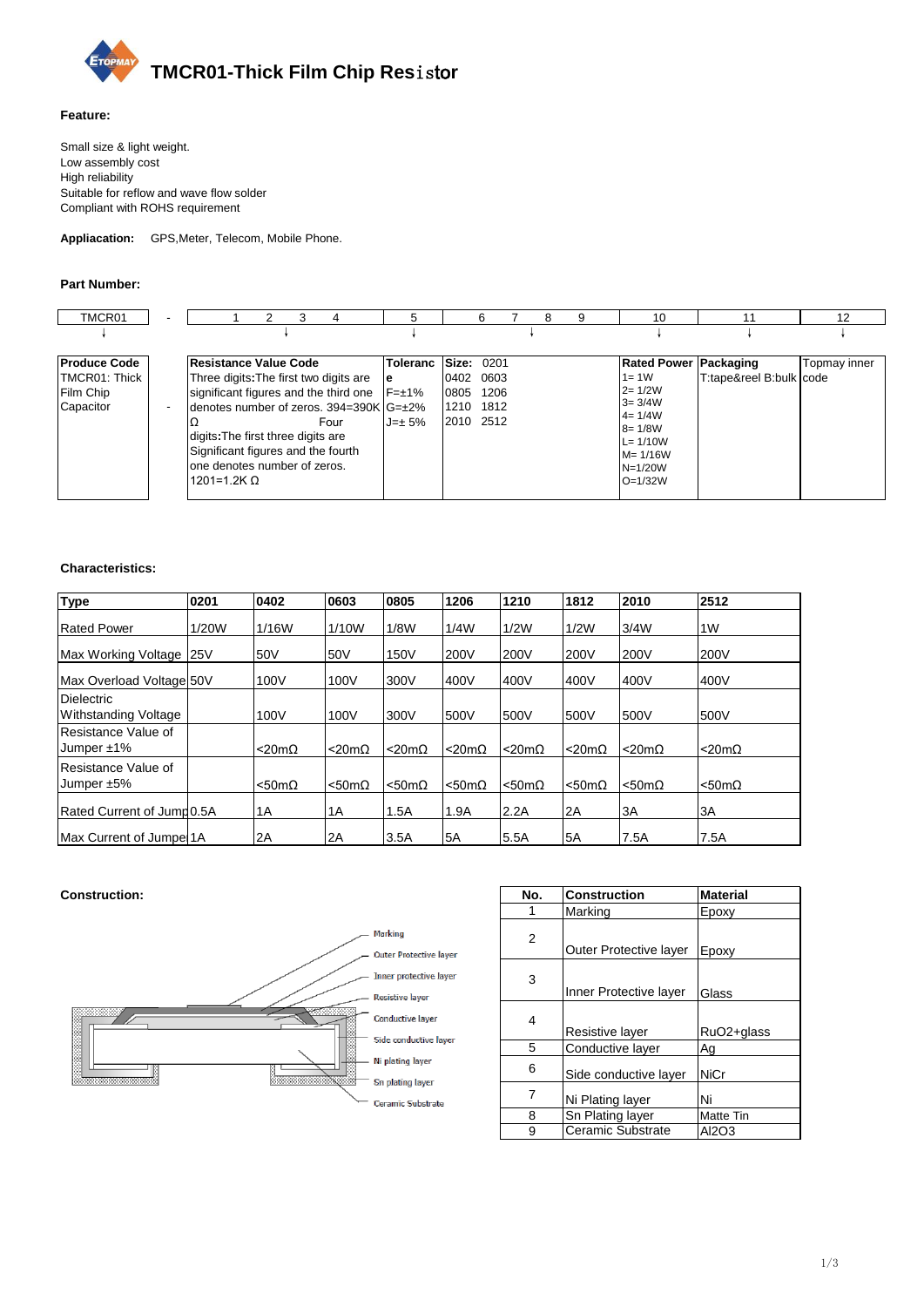

#### **Resistance Range:**

|             | <b>Resistance Range</b> |                                                                                                                                                                                                                                                                                                                                       |                          |  |  |  |  |  |
|-------------|-------------------------|---------------------------------------------------------------------------------------------------------------------------------------------------------------------------------------------------------------------------------------------------------------------------------------------------------------------------------------|--------------------------|--|--|--|--|--|
| <b>Type</b> | 1%                      | 5%<br>2%<br>$1\Omega$ ~10M $\Omega$<br>$1\Omega$ ~10M $\Omega$<br>$10-22M2$<br>$10-22M2$<br>$10-22M\Omega$<br>$1\Omega$ ~100M $\Omega$<br>$1\Omega$ ~22M $\Omega$<br>$1\Omega$ ~100M $\Omega$<br>$10-22M2$<br>$1\Omega$ ~100M $\Omega$<br>$10-22M2$<br>$1\Omega$ ~100M $\Omega$<br>$1\Omega$ ~10M $\Omega$<br>$1\Omega$ ~10M $\Omega$ |                          |  |  |  |  |  |
| 0201        | $1\Omega$ ~10M $\Omega$ |                                                                                                                                                                                                                                                                                                                                       |                          |  |  |  |  |  |
| 0402        | $10-22M2$               |                                                                                                                                                                                                                                                                                                                                       |                          |  |  |  |  |  |
| 0603        | $1\Omega$ ~22M $\Omega$ |                                                                                                                                                                                                                                                                                                                                       |                          |  |  |  |  |  |
| 0805        | $1\Omega$ ~22M $\Omega$ |                                                                                                                                                                                                                                                                                                                                       |                          |  |  |  |  |  |
| 1206        | $10-22M2$               |                                                                                                                                                                                                                                                                                                                                       |                          |  |  |  |  |  |
| 1210        | $10-22M2$               |                                                                                                                                                                                                                                                                                                                                       |                          |  |  |  |  |  |
| 1812        | $1\Omega$ ~10M $\Omega$ |                                                                                                                                                                                                                                                                                                                                       |                          |  |  |  |  |  |
| 2010        | $1\Omega$ ~22M $\Omega$ | $1\Omega$ ~22M $\Omega$                                                                                                                                                                                                                                                                                                               | $1\Omega$ ~100M $\Omega$ |  |  |  |  |  |
| 2512        | $10-22M2$               | $10-22M2$                                                                                                                                                                                                                                                                                                                             | $1\Omega$ ~100M $\Omega$ |  |  |  |  |  |



#### **Dimension(mm):**

| Type(inch) | L(mm)           | W(mm)           | T(mm)           | $11$ (mm)       | l2(mm)          |
|------------|-----------------|-----------------|-----------------|-----------------|-----------------|
| 0201       | $0.60 \pm 0.03$ | $0.30 + 0.03$   | $0.20 \pm 0.03$ | $0.10 + 0.05$   | $0.13 \pm 0.05$ |
| 0402       | $1.00 \pm 0.05$ | $0.50 + 0.05$   | $0.30 + 0.05$   | $0.15 \pm 0.10$ | $0.20 + 0.10$   |
| 0603       | $1.60 + 0.10$   | $0.80 + 0.10$   | $0.45+0.10$     | $0.25 \pm 0.20$ | $0.30+0.20$     |
| 0805       | $2.00+0.15$     | $.25 \pm 0.15$  | $0.50 + 0.10$   | $0.35 \pm 0.20$ | $0.40 + 0.20$   |
| 1206       | $3.10 \pm 0.15$ | $.60 \pm 0.15$  | $0.55 + 0.10$   | $0.45 \pm 0.25$ | $0.40 + 0.25$   |
| 1210       | $3.10 \pm 0.15$ | $2.50+0.15$     | $0.55 + 0.15$   | $0.35+0.25$     | $0.60 + 0.25$   |
| 1812       | $4.50 \pm 0.20$ | $3.10 \pm 0.20$ | $0.55 + 0.15$   | $0.55 \pm 0.20$ | $0.70 + 0.20$   |
| 2010       | $5.00+0.20$     | $2.50+0.20$     | $0.55 + 0.15$   | $0.65 \pm 0.25$ | $0.50 + 0.25$   |
| 2512       | $6.25 \pm 0.20$ | $3.10 \pm 0.20$ | $0.55 + 0.15$   | $0.85 + 0.25$   | $0.95 + 0.25$   |

#### **Marking on the Resistor's Body**